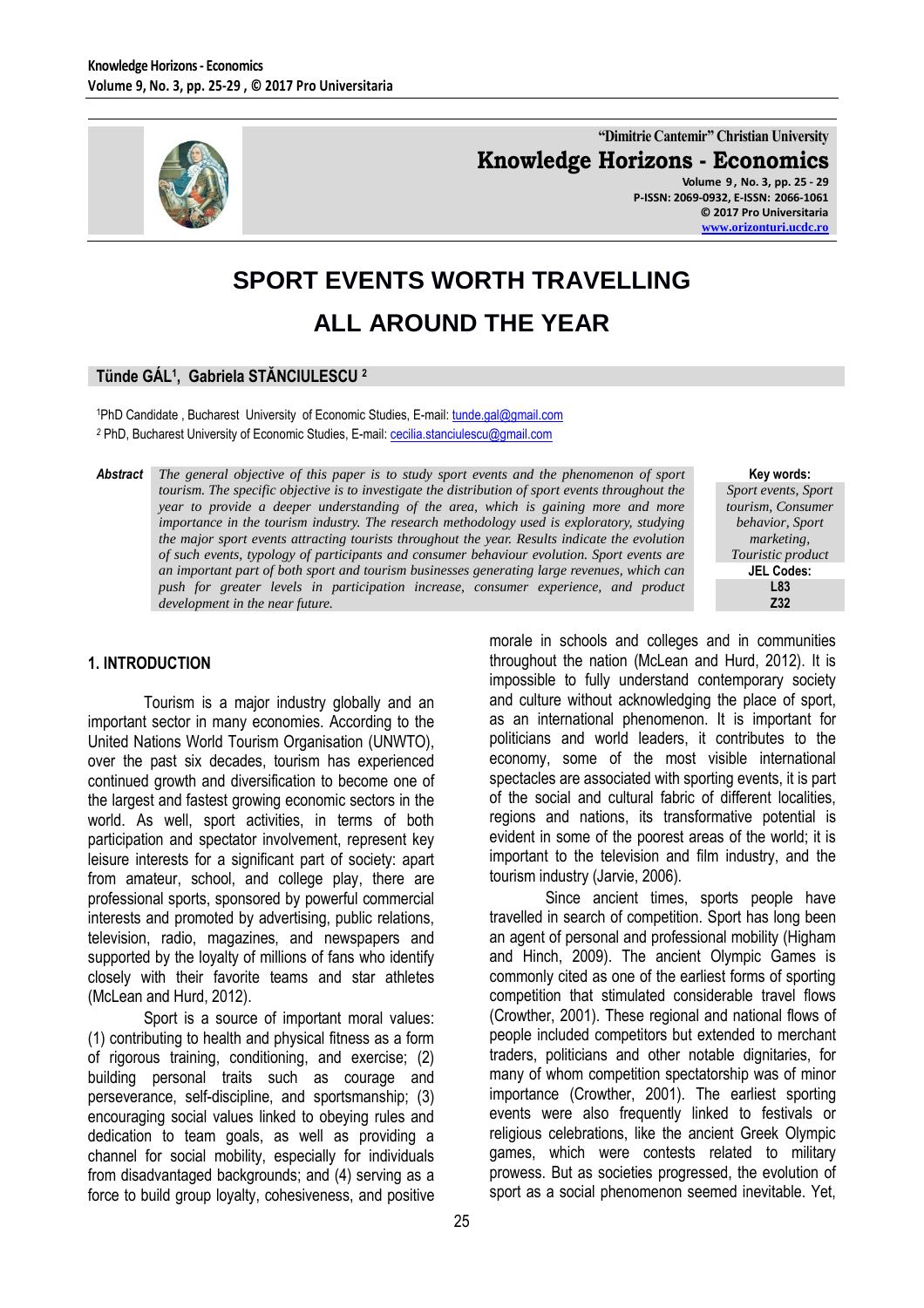at the beginning of the twentieth century, sport was seen as an amateur activity and those who participated in sport for financial reward were treated as outsiders. Therefore sport, as a major component of society and as we know it today, is a relatively new phenomenon, in recent years, became a big business, a large enterprise across the world. There are millions of jobs in sports throughout the world, including a growing number specific to the production, managing and marketing of events.

Sport, as a component of leisure experiences, is an integral part of many communities. Reasons individuals continue to participate in leisure sport activities are varied but include the opportunity for affiliation with others, improving one's appearance, taking up a new or continuing challenge, competition, enjoyment, positive health, social recognition, stress management, and weight management, to name a few (McLean and Hurd, 2012).

## **2. LITERATURE REVIEW**

As Urry (2002) has pointed out, 'it is a crucial element of modern life that travel and holidays are necessary'. For an increasing number of people the lifestyle choice came to involve both sport and travel combined. This is illustrated in particular by two types of sports tourism: outdoor pursuits and international sporting mega- events (Weed & Bull, 2009). The former is linked to a range of motives and values relating to health, fitness, image, excitement and, even, fashion, while the latter is associated with experience and spectacle. The definition of sport tourism, provided by Weed and Bull (2009), includes five aspects of sport tourism:

- Tourism with active sports content; is an active sports participation, where the choice of the place exclusively depends on the sport, e.g. skiing, surfing, tennis, etc.;
- Tourism with passive sports content; it is a passive sport tourism, where the choice of holiday destinations does not depend on the sport but on other activities (congress, business travel etc.);
- Sports events; it comes to sports tourism, which is the reason for traveling and watching sports events in local or global dimension (Olympic Games, World Cups etc.);
- Luxury sports tourism; it is a kind of sport tourism, which includes members of the upper class, who actively participate in sport events (golf, sailing boat competition, etc.) or passively, through visits and tours of elite sport events (Monaco Grand Prix Formula 1);

- Sports training; concerns specified amateur and professional athletes who just have to do sport, e.g. sports camp, where young and old learn skills of each sport (basketball, golf, tennis, etc.). This category also includes sport preparation.

Graham, Goldblatt and Delpy (1995) argued that sport events and other special events share commonalities, including their service orientation, the incorporation of celebration and drama, media coverage, and similarities in organizing and operations. Motivations of customers and travelers might also be similar, especially with regard to the ritual of attendance and related traditions. Traditional sport events like the Olympics always incorporate ceremonies and festivals, and it has now become commonplace to build a program of special events around a sport meet to create a "festival" or special event with heightened appeal (Graham, Goldblatt and Delpy, 1995).

Event tourism is a term used mostly in the tourism literature to describe a destination development and marketing strategy to realize all the potential economic benefits of events (Getz, 2005). The main tourism and economic roles of events are highly important for a host community or destination, and event managers should evaluate how their events can make a positive contribution or tap into tourist markets. Graham, Goldblatt and Delpy (1995) described an important typology for sport events: land versus waterbased (or air-borne); indoor versus outdoor; regularly scheduled versus periodic or one-time only; public (spectators sought) or private; professional versus amateur (or pro-am combinations) and events which must be bid on versus those which stem from league play.

Another classification approach is to look at the format of sport events:

- The regularly scheduled game, race or competition (in a league)

- Scheduled tournaments and championships (for leagues or invitationals)

- One-off sport "spectaculars" (media or spectator oriented)

- Exhibition games with touring or invited teams

- Sport Festival (emphasis on celebration and usually youth)

- Multi-sport events (e.g., Olympics; Masters Games)

Spectator events result in static guests, whereas participatory sport events require physical activity from everyone. Sport participation is seen as an opportunity for members of society to engage in socially positive and healthy activity that contributes to society (McLean and Hurd, 2012). Sport as leisure has grown as the population and economy have grown. Sport has immense appeal, both for participants and for the vastly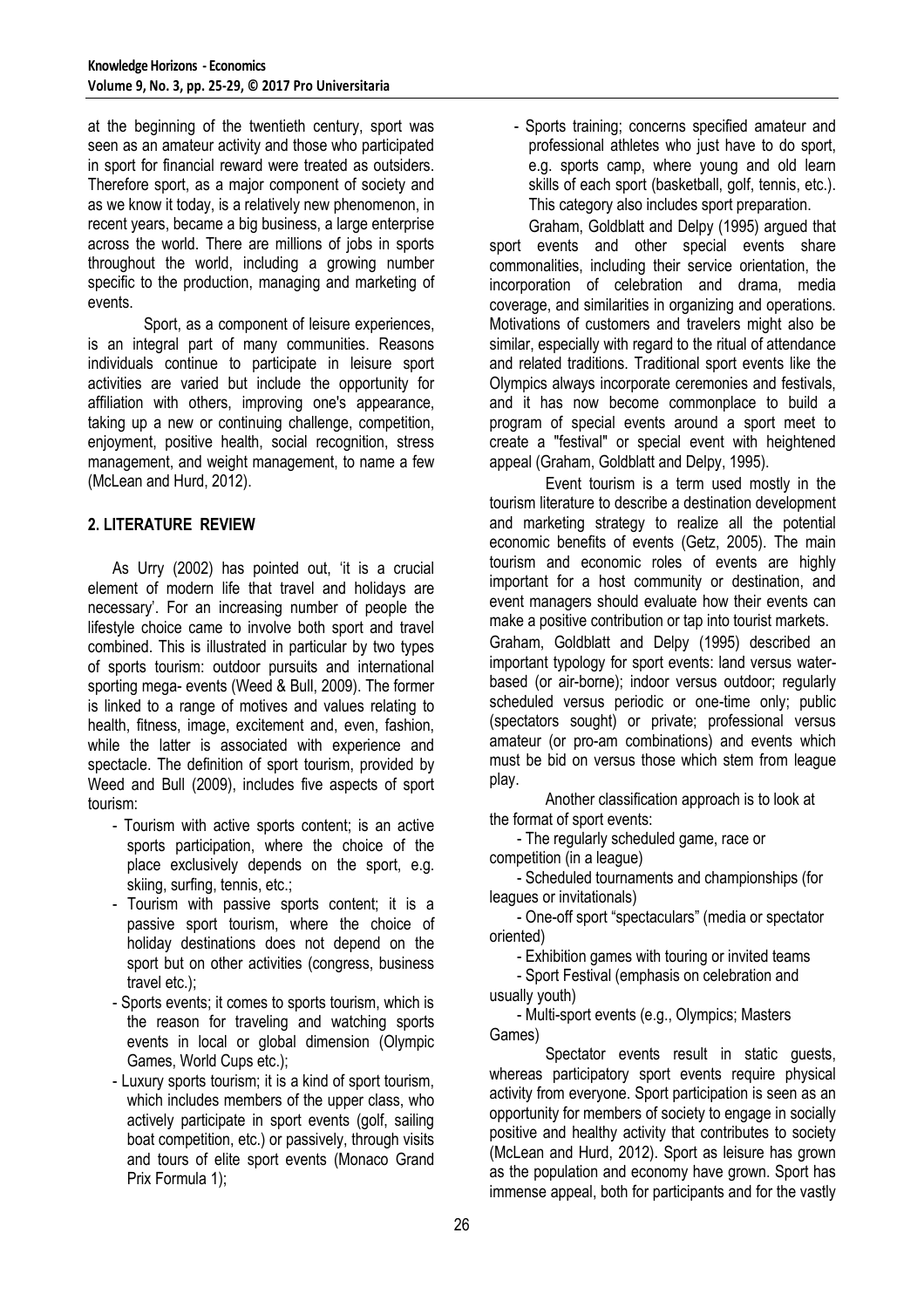large audience of fans who often attach themselves to their favorite teams, wearing their colors or uniforms, cheering them enthusiastically, traveling to spring practice or "away" games, and contributing as loyal alumni to the recruitment or support of star athletes.

A widely accepted leisure and travel motivation theory has been put forward by Mannell and Iso-Ahola (1987) who argued that leisure and travel behavior is stimulated by both a desire to escape undesirable conditions and, simultaneously, to realize desired experiences. This seeking-escaping behavior operates within both personal and interpersonal dimensions. It can therefore be said that a trip to an event is motivated both by the desire to escape and the desire to seek out new experiences, relative to the person's interpersonal and personal needs (Getz, 2005). Age and gender are usually important factors affecting demand for events, along with marital and family status. Household type and size are potentially useful, such as the distinction between one and twoparent families, and identification of non-traditional households. Age, gender, family status and other variables combine in the "life-stage concept", which has important implications for all leisure activities and preferences, younger generations being more likely to attend sport events (Getz, 2005). The socio-economic status is also a key factor, as income is the greatest predictor of travel consumption and entertainment expenditure.

Mega-events rely on a "must-see" image linked to their uniqueness, but lesser events can stress unique features as well, thereby catching the eye of casual tourists. For many people attending events is more than just entertainment, it is an integral part of their lifestyle and a major component of sure pursuits. "Serious leisure" is a term coined by Robert Stebbins (1982) to describe life-long interests typified by the acquisition of specific knowledge and skills, perseverance, amateurism, searching for durable benefits or self actualization, enhancement of selfimage and self gratification. Serious leisure often encompasses one's entire social world, and this description certainly applies to many people who take sports and hobbies seriously enough to attend or compete in many events or to volunteer for events that match their interests, often resulting in travel over great distances.

### **3. SPORT EVENTS AND TOURISM**

As the below figure shows, there are numerous major sport events around the world throughout the year, which worth traveling. Evidently, there are more opportunities in the spring and summer season, but also the autumn and winter month offer various events.



Figure nr. 1: Sport events in 2017

*Source: created by the author based on top major events in the world (each sport usually has at least one important event, such as the world championships or world cup. National championships are not listed.)*

**Sport events as attractions**: although many tourism organizations stress international tourism, there is no doubt that most festivals and events are dependent on local and regional audiences. But whether events are true tourist attractions, or a reason for visitors already in an area to stay longer, they can have tourism value (Getz, 2005). But on the other hand,

events can also have the effect of keeping people and their money at home, rather than traveling outside the region.

*Sport events as touristic products:* sport has been encouraged by governments for a host of extrinsic reasons, and tourism has similarly been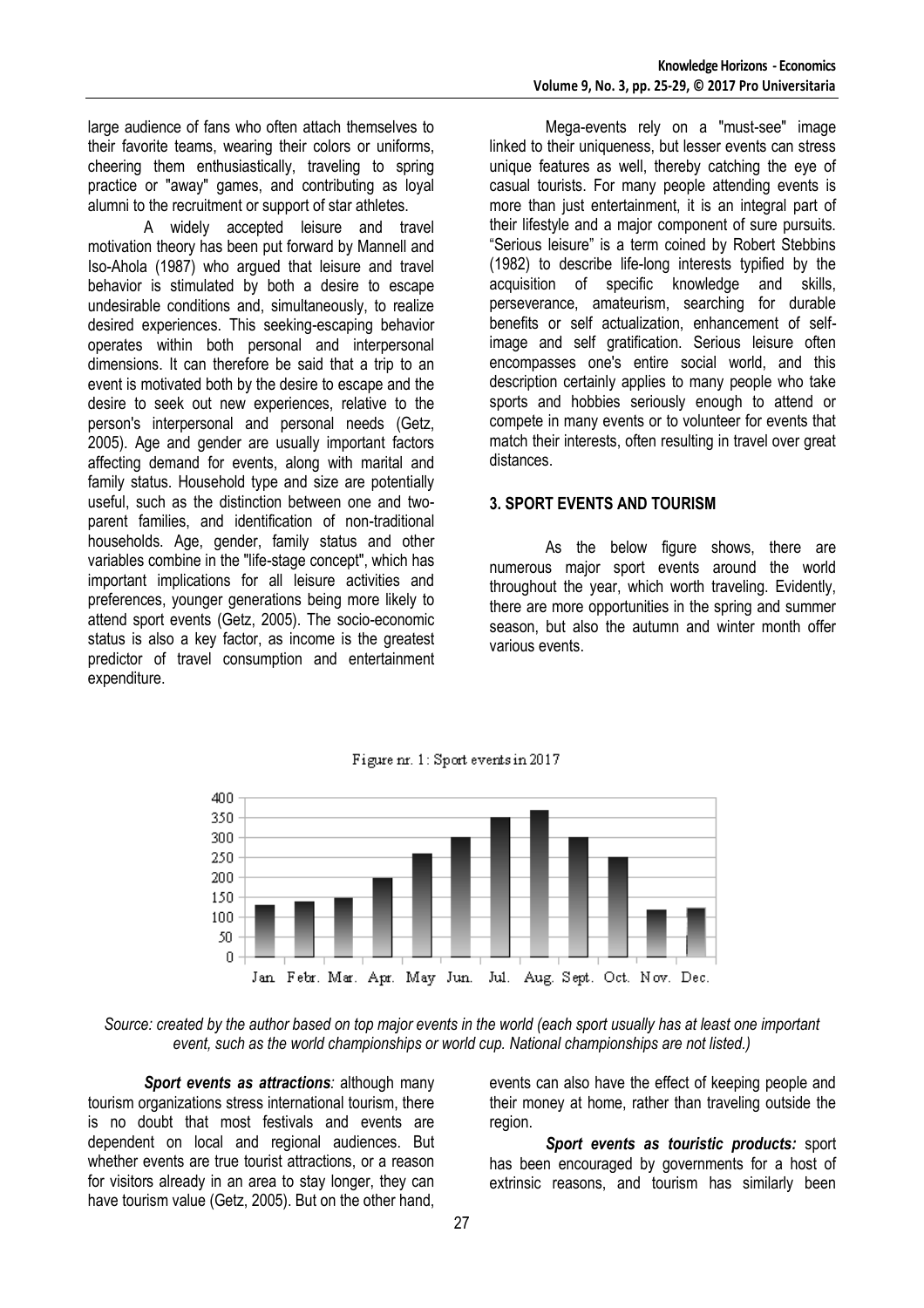supported in recent times due to its economic contribution, especially in relation to employment (Weed and Bull, 2009). However, the realization that certain forms of sport can attract tourists, especially the mega-events, has led many governments in the latter part of the twentieth century to be especially proactive in seeking to host such competitions. Several cities have found their economies and environments significantly transformed as a result of such events with the stimulus of sports tourism producing far wider benefits for both tourism generally and the wider economy. The International Olympic Committee (IOC) believes that potential visitors will be drawn to Olympic venues after being exposed to them through the games. Also, mega-events promote tourism but it is important to take in consideration that the gain is dependent on the type of mega-event, the participating countries, the host country's level of development, and whether the event is held during the peak- or offseason.

*Sport events as animators:* built attractions, like sports stadiums and facilities have everywhere realized the advantages of "animation" - the process of programming interpretive features and/or special events which make the place come alive with sensory stimulation and appealing atmosphere (Getz, 2005).

*Sport events as image makers:* it is apparent that major events can have the effect of shaping an image of the host community or country, leading to its favorable perception as a potential travel destination. With global media attention focused on the host city, even for a relatively short duration, the publicity value is enormous, and some destinations use this fact alone to justify great expenditures on attracting events (Getz, 2005).

*Sport events as destination marketers:* Kotler, Haider, and Rein (1993) identified the value of events in enhancing the image of communities and in attracting tourists. They demonstrated how places compete for investments, quality people, and tourists, all in pursuit of more livable and prosperous communities. One key feature of place marketing is its attention to cultivating a positive image (Getz, 2005).

*Sport events as catalysts:* mega-events, such as World's Fairs and Olympics, have been supported by host governments in large part because of their role as catalysts in major redevelopment schemes. Major events tend to attract investment into the hospitality sector, especially hotels and restaurants. Sometimes these additions have been brought forward in time, while others represent new infrastructure related to expected longer-term increases in demand. Sport events generally lead to new or improved facilities. There are three ways in which local sports participants can benefit from tourism. First, in the

opening up of tourist-based facilities for local resident use (dual use); second, in the support the tourist market can provide for local sports provision; and third, in the case of potential rather than actual participants, contributing to the development of sports participation and healthy lifestyles (Weed and Bull, 2009).

# **CONCLUSIONS**

Sport is a major influence in society. It is a topic of high interest at work, over the Internet, among friends, and yet for all its engagement and involvement, only a moderate percentage of the population actually engages in sport participation or spectating. But as industry statistics and also the current study shows, there is a constantly growing number of different level of sport events which attract more and more participants and spectators both as part of the local community and as tourists, sport tourism contributing by a significant share to the tourism industry. Sportrelated attractions, different forms of entertainment are powerful magnets for tourism, and understanding different spectator motivations can be of significant benefit to the sport marketer. On the other hand, creating a tourist orientation for events is a complicated task. Becoming a tourist-oriented event requires much more than adoption of the marketing concept, because the needs and motives of tourists are likely to be different from those of residents, and the tourism and hospitality industry must be accommodated.

It is widely considered that mega-events such as Olympics boost economic growth and tourist visits. Although this affirmation has to be considered carefully, by investigating both the short-term and long-term benefits and negative impacts of these events, it should be highlighted the effects of Olympics in building up the brand images of the hosting countries. Also the potential benefits of animation through events are of major importance to facility and attraction managers: to attract people who might otherwise not make a visit because they perceive the facility or attraction itself to be uninteresting: to encourage repeat visits by people who might otherwise think that one visit is enough; to attract publicity for the site or facility; to encourage longer stays and greater spending. (Getz 2005).

Sport events are important attractions for most host communities, but a particular concern has to be the spreading of tourist demand over time in order to overcome the tourist seasonality problem and space, in order to spread demand throughout a country or region in order to facilitate sustainable tourism, generating the most positive impact on both the tourists traveling and the host community during sporting events.